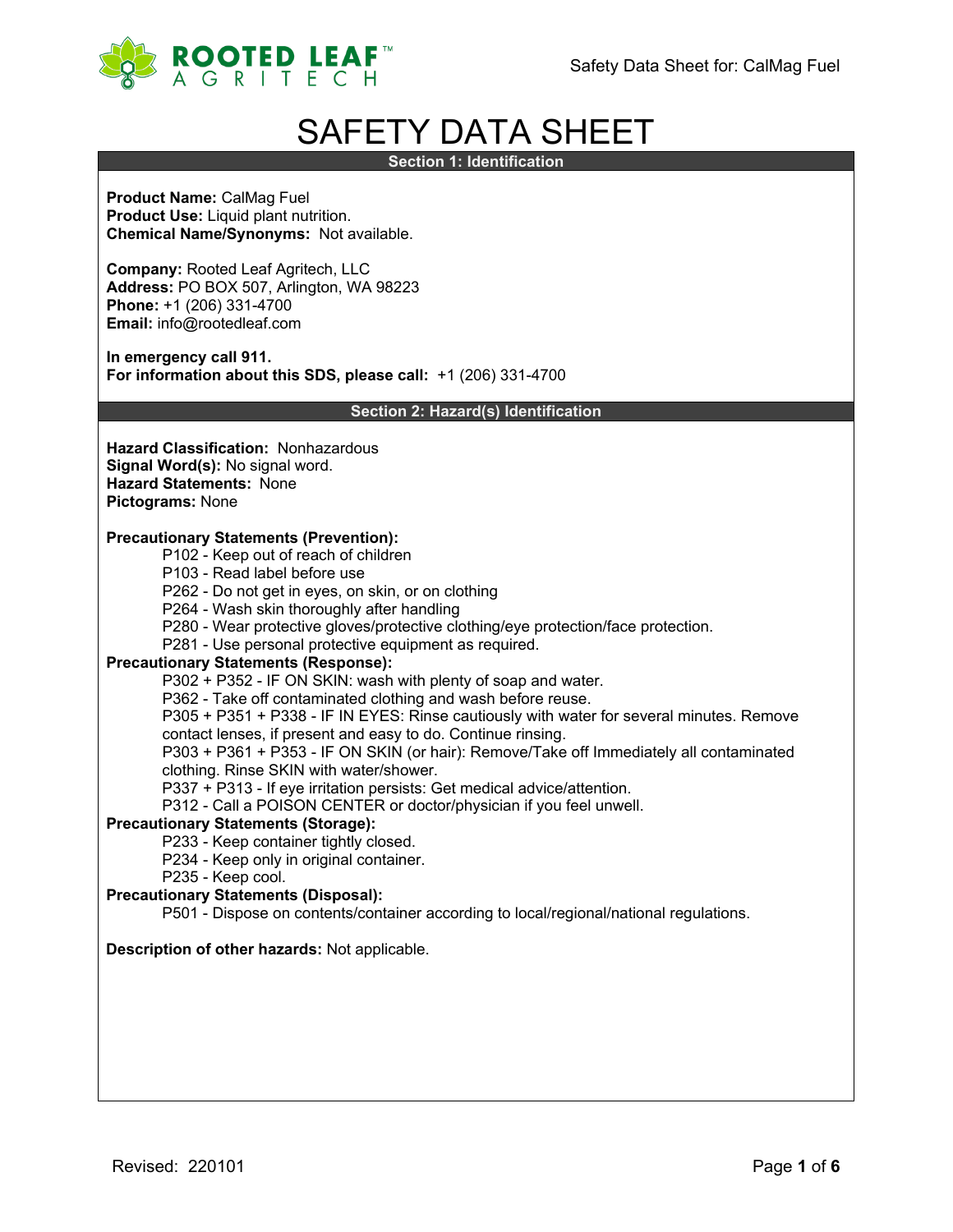

#### **Section 3: Composition/ Information on Ingredients**

| <b>Chemical Name</b> | Synonym          | CAS#     | Conc.    |
|----------------------|------------------|----------|----------|
| Calcium acetate      | Acetate of lime  | 62-54-4  | $< 10\%$ |
| Magnesium acetate    | Acetate of chalk | 142-72-3 | $< 5\%$  |

## **Section 4: First-Aid Measures**

**After skin contact:** Flush contaminated skin with plenty of water for at least 5 minutes. Get medical attention if symptoms occur. Wash clothing before reuse. Clean shoes thoroughly before reuse.

**After eye contact:** Immediately flush eyes with plenty of water, occasionally lifting the upper and lower eyelids. Check for and remove any contact lenses. Continue to rinse for at least 20 minutes. Get Medical attention if symptoms occur.

**After inhalation:** Remove victim to fresh air and keep at rest in a position comfortable for breathing. If not breathing, if breathing is irregular, or if respiratory arrest occurs, provide artificial respiration or oxygen by trained personnel. It may be dangerous to the person providing aid to give mouth-to-mouth resuscitation. Get medical attention if adverse health effects persist or are severe. If unconscious, place in recovery position and get medical attention immediately. Maintain an open airway. Loosen tight clothing such as a collar, tie, belt or waistband. In case of inhalation of decomposition products in a fire, symptoms may be delayed. The exposed person may need to be kept under medical surveillance for 48 hours.

**After swallowing**: Wash out mouth with water. Remove dentures if any. Remove victim to fresh air and keep at rest in a position comfortable for breathing. If material has been swallowed and the exposed person is conscious, give small quantities of water to drink. Stop if the exposed person feels sick as vomiting may be dangerous. Do not induce vomiting unless directed to do so by medical personnel. If vomiting occurs, the head should be kept low so that vomit does not enter the lungs. Get medical attention if adverse health effects persist or are severe. Never give anything by mouth to an unconscious person. If unconscious, place in recovery position and get medical attention immediately. Maintain an open airway. Loosen tight clothing such as a collar, tie, belt or waistband.

**Notes to Physician**: In case of inhalation of decomposition products in a fire, symptoms may be delayed. The exposed person may need to be kept under medical surveillance for 48 hours. **Specific Treatments**: No specific treatment.

**Protection of First-Aiders**: No action shall be taken involving any personal risk or without suitable training. It may be dangerous to the person providing aid to give mouth-to-mouth resuscitation. If concentrated product is encountered, comply with guidelines regarding handling and personal protective equipment in Sections 7 and 8.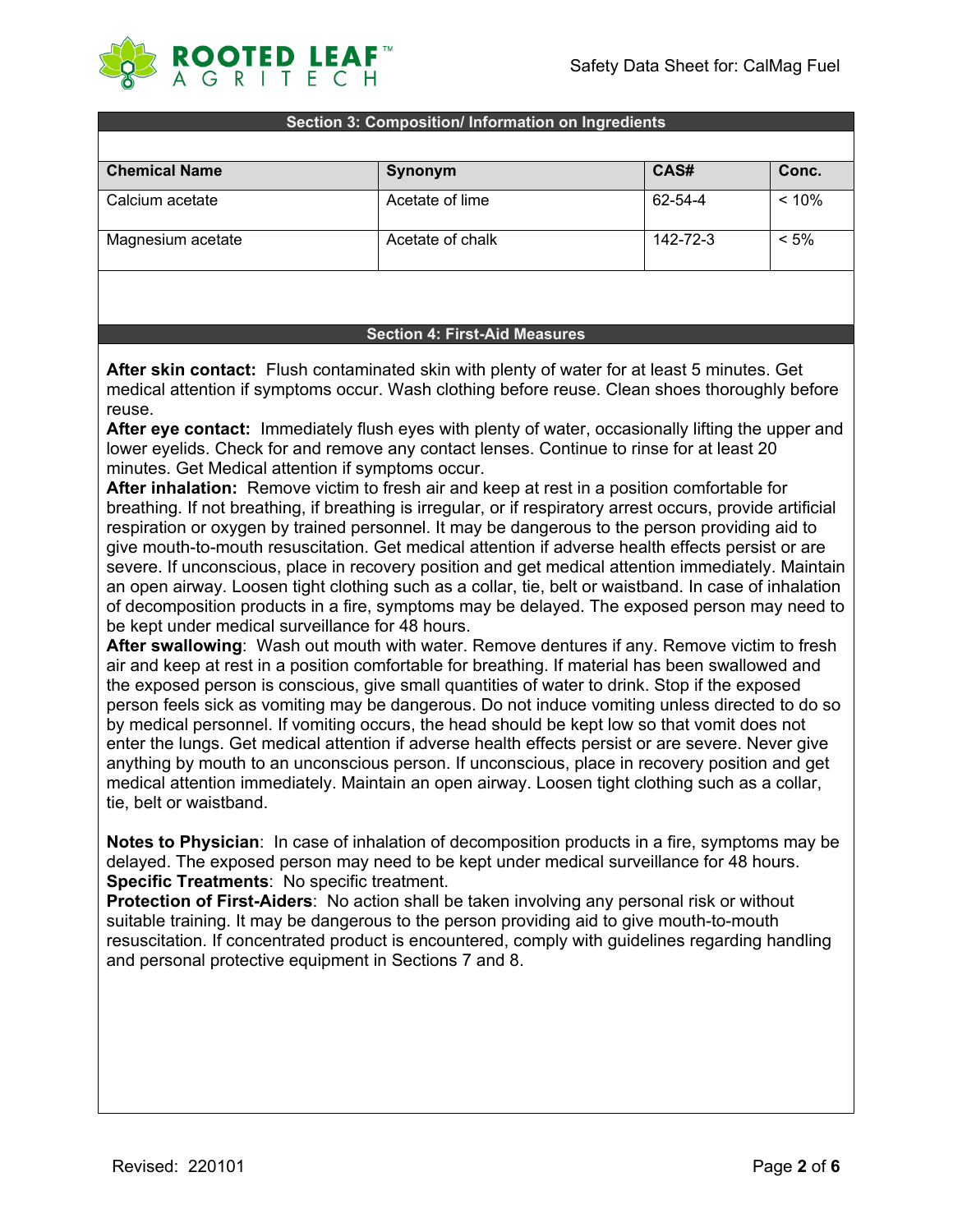

## **Section 5: Fire-Fighting Measures**

**Suitable extinguishing agents:** Water spray, extinguishing powder, CO2, or any media suitable for the surrounding fire.

**Special protective actions for firefighters:** Promptly isolate the scene by removing all persons from the vicinity of the incident if there is a fire. No action shall be taken involving any personal risk or without suitable training.

**Special protective equipment for firefighters:** Fire-fighters should wear appropriate protective equipment and self-contained breathing apparatus (SCBA) with a full face-piece operated in positive pressure mode.

## **Section 6: Accidental Release Measures**

**Non-Emergency Personnel Precautions:** No action shall be taken involving any personal risk or without suitable training. Keep unnecessary and unprotected personnel from entering. Do not touch or walk through spilled material. Avoid breathing vapor or mist. Provide adequate ventilation. Wear appropriate respirator when ventilation is inadequate. Put on appropriate personal protective equipment.

**Emergency Personnel Precautions:** If specialized clothing is required to deal with the spillage, take note of any information in Section 8 on suitable and unsuitable materials. See also the information above in "nonemergency personnel."

**Measures for environmental protection:** Avoid dispersal of spilled material and runoff and contact with soil, waterways, drains and sewers. Inform the relevant authorities if the product has caused environmental pollution (sewers, waterways, soil or air).

**Measures for cleaning/collecting:** Stop leak if without risk. Move containers from spill area. Approach release from upwind. Prevent entry into sewers, water courses, basements or confined areas. Wash spillages into an effluent treatment plant or proceed as follows. Contain and collect spillage with non-combustible, absorbent material e.g. sand, earth, vermiculite or diatomaceous earth and place in container for disposal according to local regulations (see Section 13). Dispose of via a licensed waste disposal contractor. Contaminated absorbent material may pose the same hazard as the spilled product. Note: see Section 1 for emergency contact information and Section 13 for waste disposal.

## **Section 7: Handling and Storage**

**Handling:** Put on appropriate personal protective equipment (see Section 8). Do not ingest. Avoid contact with eyes, skin, and clothing. Do not expose open wounds. Avoid breathing vapor or mist. Keep in the original container or an approved alternative made from a compatible material, kept tightly closed when not in use. Empty containers retain product residue and can be hazardous. Do not reuse container. Eating, drinking and smoking should be prohibited in areas where this material is handled, stored and processed. Workers should wash hands and face before eating, drinking and smoking. See also Section 8 for additional information on hygiene measures.

**Storage:** Store in accordance with local regulations. Store in original container protected from direct sunlight in a dry, cool (not less than 45°F) and well-ventilated area, away from incompatible materials (see Section 10) and food and drink. Keep container tightly closed and sealed until ready for use. Containers that have been opened must be carefully resealed and kept upright to prevent leakage. Do not store in unlabeled containers. Use appropriate containment to avoid environmental contamination.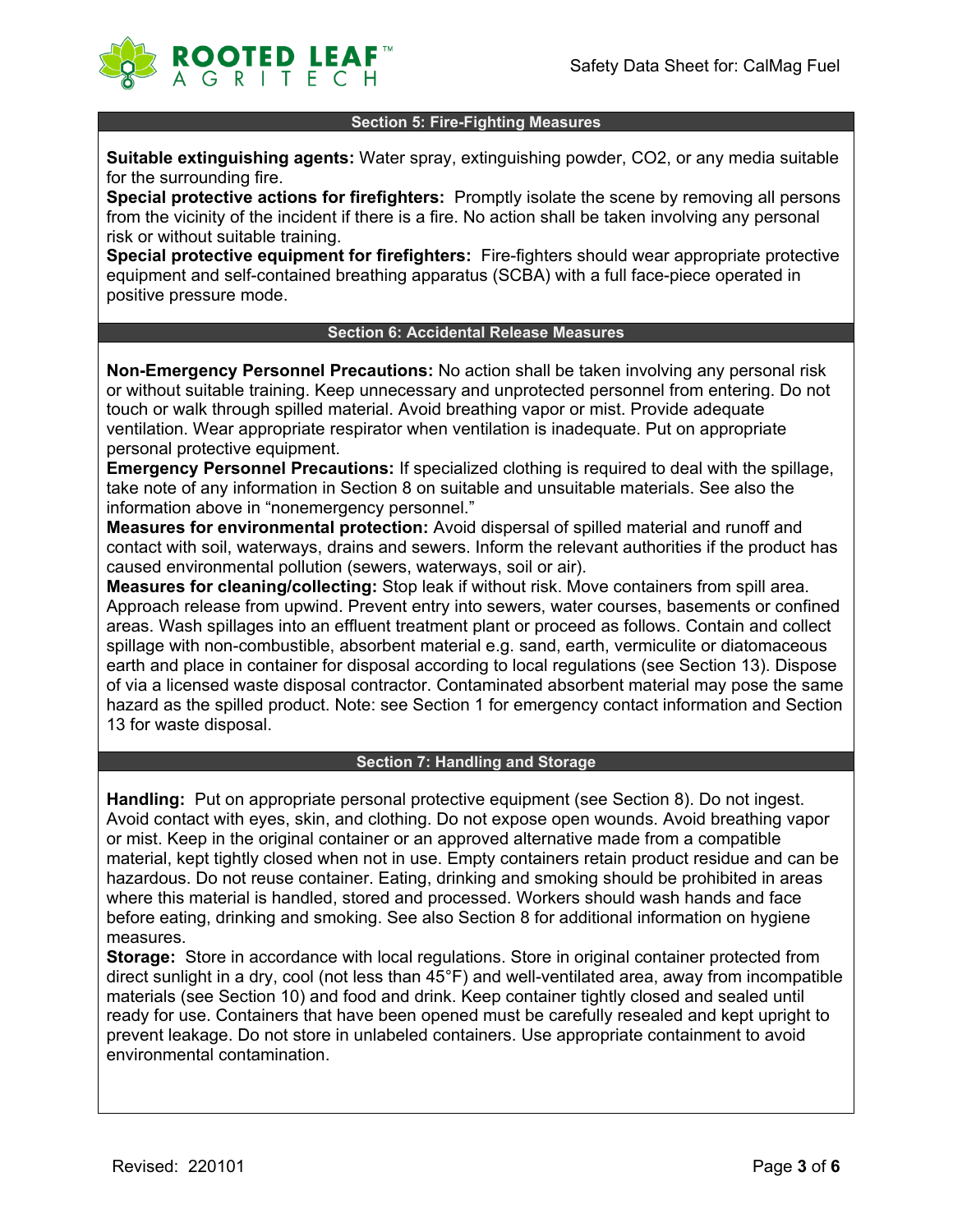

## **Section 8: Exposure Controls/Personal Protection**

**Appropriate engineering controls:** Good, general ventilation will be sufficient to control worker exposure to airborne contaminants.

**General protective and hygienic measures:** Wash hands, forearms and face thoroughly after handling chemical products, before eating, smoking and using the lavatory and at the end of the working period. Appropriate techniques should be used to remove potentially contaminated clothing. Wash contaminated clothing before reusing. Ensure that eyewash stations and safety showers are close to the workstation location.

**Breathing equipment:** Based on the hazard and potential for exposure, select a respirator that meets the appropriate standard or certification. Respirators must be used according to a respiratory protection program to ensure proper fitting, training, and other important aspects of use.

**Hand protection:** Chemical-resistant, impervious gloves complying with an approved standard should be worn at all times when handling chemical products if a risk assessment indicates this is necessary. Considering the parameters specified by the glove manufacturer, check during use that the gloves are still retaining their protective properties. It should be noted that the time to breakthrough for any glove material may be different for different glove manufacturers. In the case of mixtures, consisting of several substances, the protection time of the gloves cannot be accurately estimated.

**Body protection:** Personal protective equipment for the body should be selected based on the task being performed and the risks involved and should be approved by a specialist before handling this product. Appropriate footwear and any additional skin protection measures should be selected based on the task being performed and the risks involved and should be approved by a specialist before handling this product.

**Eye / Face protection:** Safety eyewear complying with an approved standard should be used when a risk assessment indicates this is necessary to avoid exposure to liquid splashes, mists, gases or dusts. If contact is possible, the following protection should be worn, unless the assessment indicates a higher degree of protection: chemical splash goggles.

## **Section 9: Physical and Chemical Properties**

**Physical State:** Liquid. **Color:** Dark grey **Odor:** Sweet, citrus **Odor threshold:** Not available. **pH:** 5.1 – 5.5 **Melting point/melting range:** <0°C (<32F°). **Boiling point/boiling range:** 100°C (212°F). **Solubility in/Miscibility with water:** Soluble in Water.

## **Section 10: Stability and Reactivity**

**Reactivity:** No specific test data related to reactivity available for this product or its ingredients. **Chemical stability**: The product is stable.

**Conditions to avoid:** No specific data.

**Incompatible materials:** Reactive or incompatible with the following materials: oxidizing materials, reducing materials, organic materials and strong acids or bases.

**Hazardous decomposition products:** Under normal conditions of storage and use, hazardous decomposition products should not be produced.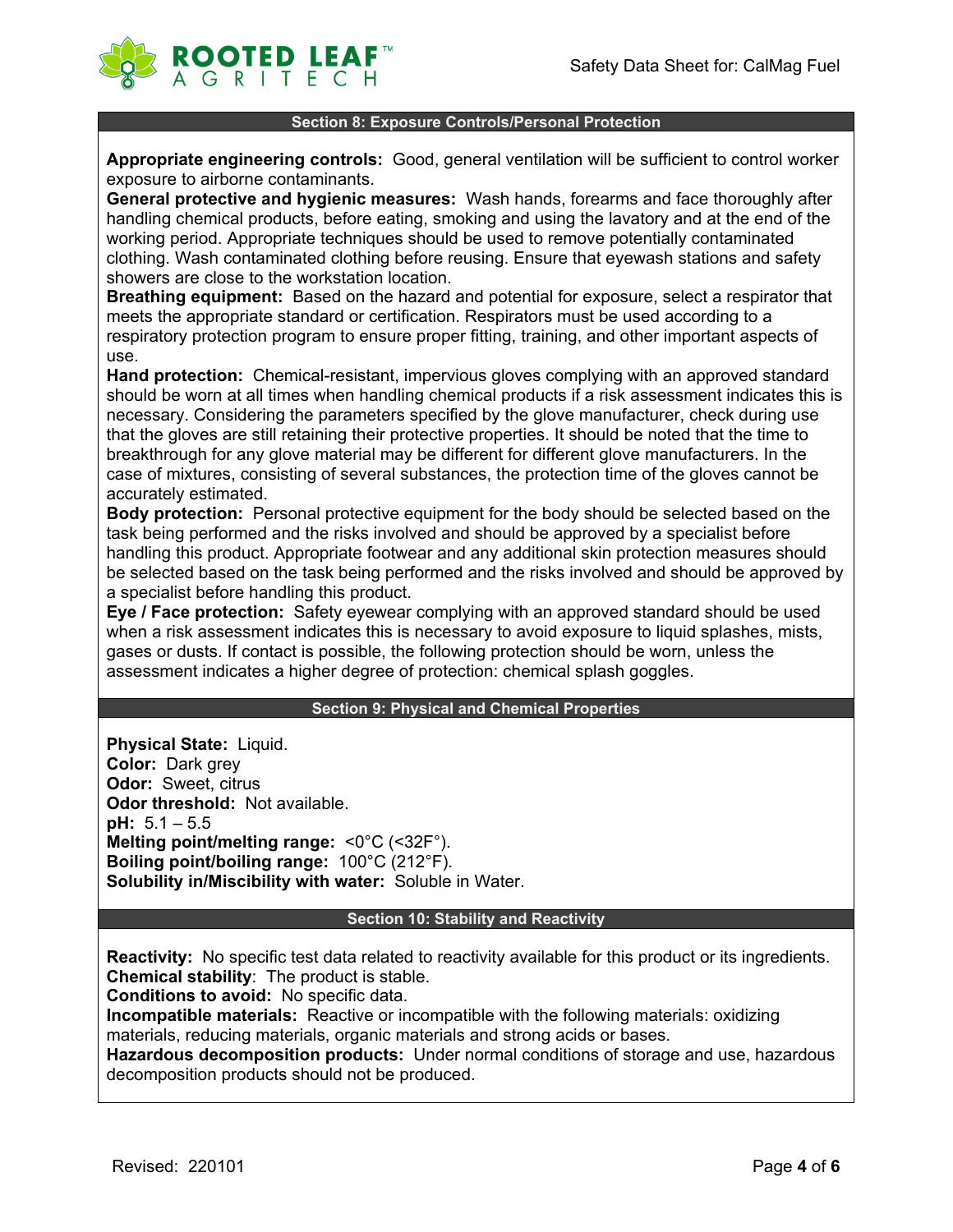

## **Section 11: Toxicological Information**

**Acute toxicity:** Not reported. **Potential routes of exposure/potential health effects Skin:** May cause skin irritation, redness, and rash. **Eye:** Redness, pain, tearing. **Inhalation:** Not reported. **Ingestion:** Not reported. **Carcinogenic effects:** Not reported. **Mutagenic effects:** Not expected to be a mutagen. **Reproductive toxicity:** Not reported. **Sensitization:** Not known to be a sensitizer. **Target organs:** Not reported.

#### **Section 12: Ecological Information (non-mandatory)**

**Ecotoxicity:** No data available. **Mobility:** No data available. **Biodegradation:** No data available. **Bioaccumulation:** No data available. **Other adverse effects:** No known significant effects or critical hazards.

#### **Section 13: Disposal Considerations (non-mandatory)**

**Disposal methods:** The generation of waste should be avoided or minimized wherever possible. Disposal of this product, solutions and any by-products should comply with the requirements of environmental protection and waste disposal legislation and any other federal, state, regional or local authority requirements. Dispose of surplus and non-recyclable products via a licensed waste disposal contractor. Waste should not be disposed of untreated to the sewer unless fully compliant with the requirements of all authorities with jurisdiction. Waste packaging should be recycled. Incineration or landfill should only be considered when recycling is not feasible. This material and its container must be disposed of in a safe way. Care should be taken when handling empty containers that have not been cleaned or rinsed out. Empty containers or liners may retain some product residues. Avoid dispersal of spilled material and runoff and contact with soil, waterways, drains and sewers.

## **Section 14: Transport Information (non-mandatory)**

**DOT regulations:** Not reported. **Harmonized System Commodity classification code:** 310590

## **Section 15: Regulatory Information (non-mandatory)**

**SARA Section 355 (extremely hazardous substances):** Not listed. **SARA Section 313 (specific toxic chemical listings):** Not listed. **Clean Air Act, Section 112 Hazardous Air Pollutants (HAPs):** Not listed. **TSCA (Toxic Substances Control Act):** Not listed.